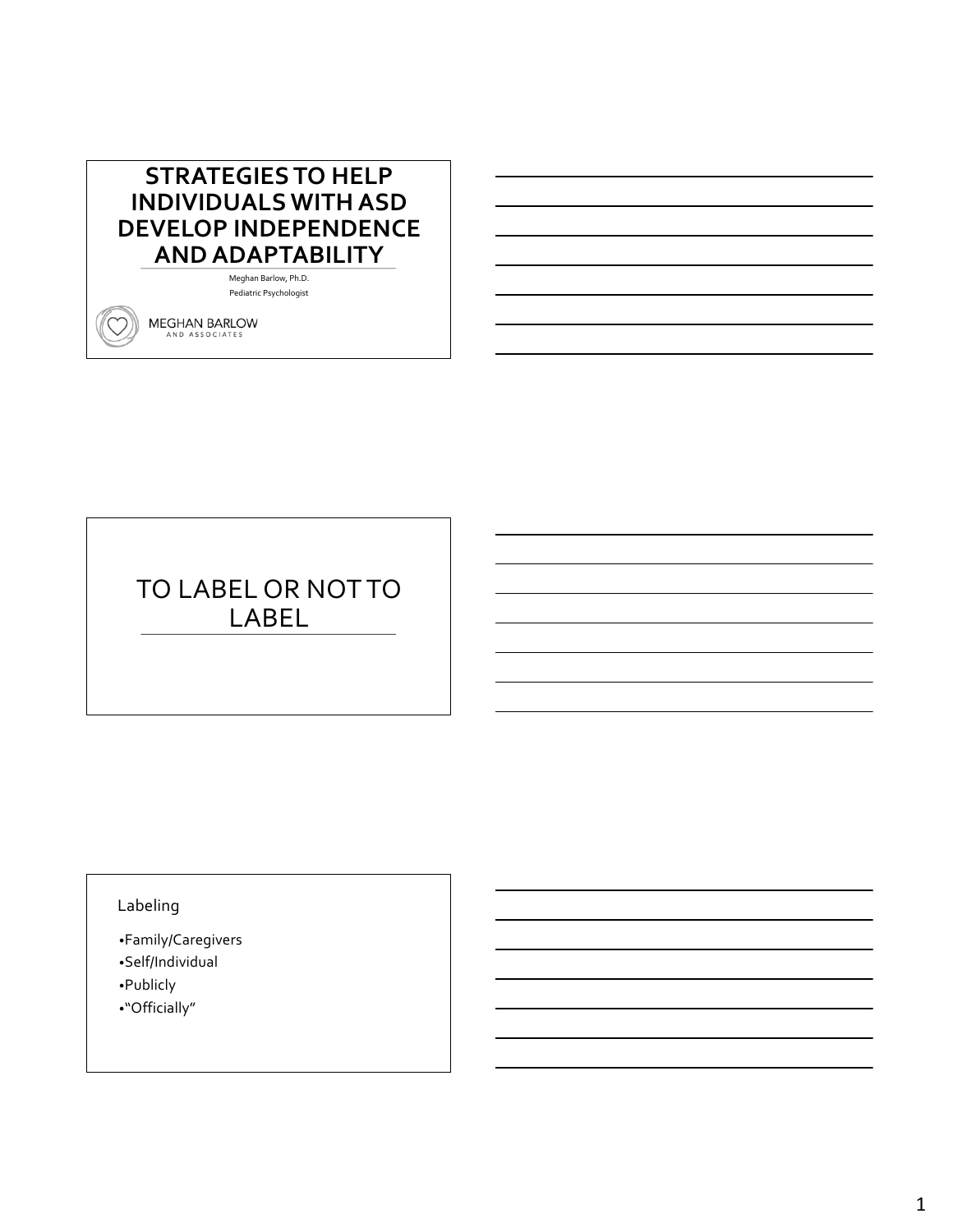### Calling it ASD

•Are we sure? •Stigma

•Public Misconceptions

•Heterogeneity of ASD



### Communicating Level of Impairment

• Asperger's Disorder vs. "Autistic" • Outdated and inaccurate

• High-Functioning vs.

- •Under DSM-V level of support needed in each domain (Social Communication and Restricted, Repetitive Behaviors)
- Requiring very substantial support
- Requiring substantial support
- Requiring support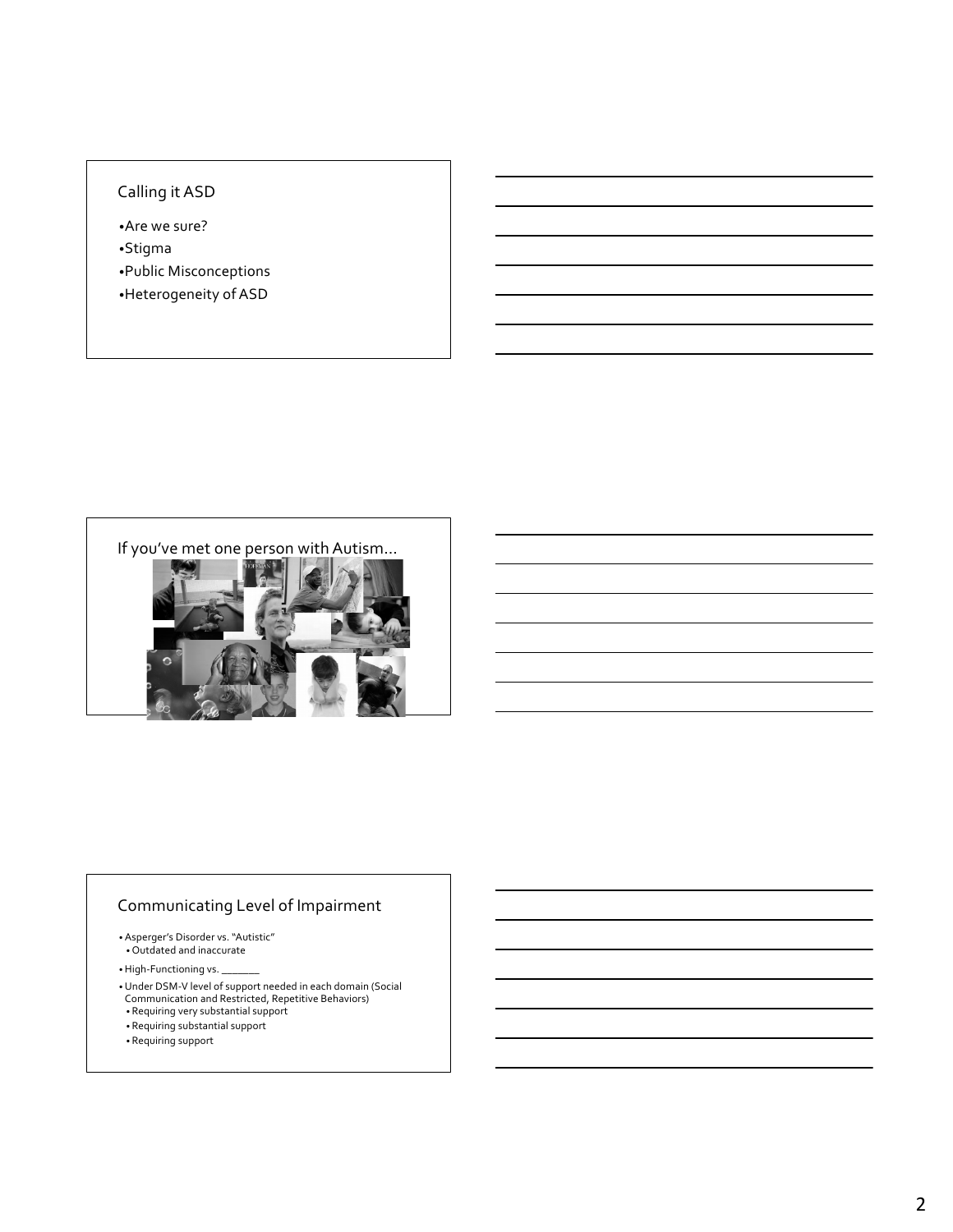







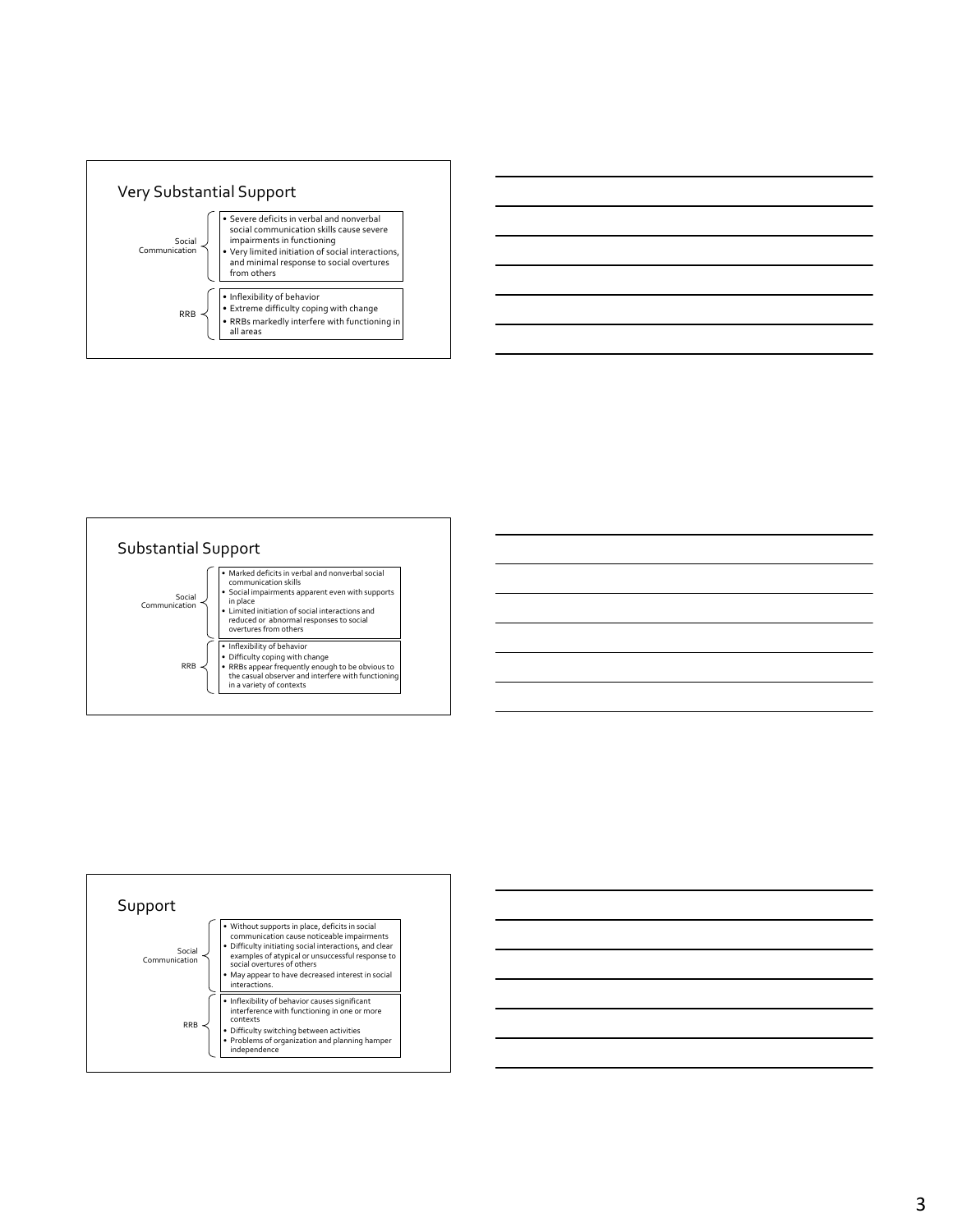# LEVEL OF SUPPORT MAY HELP WITH "OFFICIAL"

But what about family, self, and public? And don't we need a little more information?



#### Now we can think about

•How that individual experiences the world

•How the world experiences that individual

- •What might be pertinent for others to understand: Control the message
- •How the individual with ASD can develop self-awareness, self-respect, and be poised for self-advocacy

•What do we need to put in place, take away, increase or decrease (and do we need a label to do this)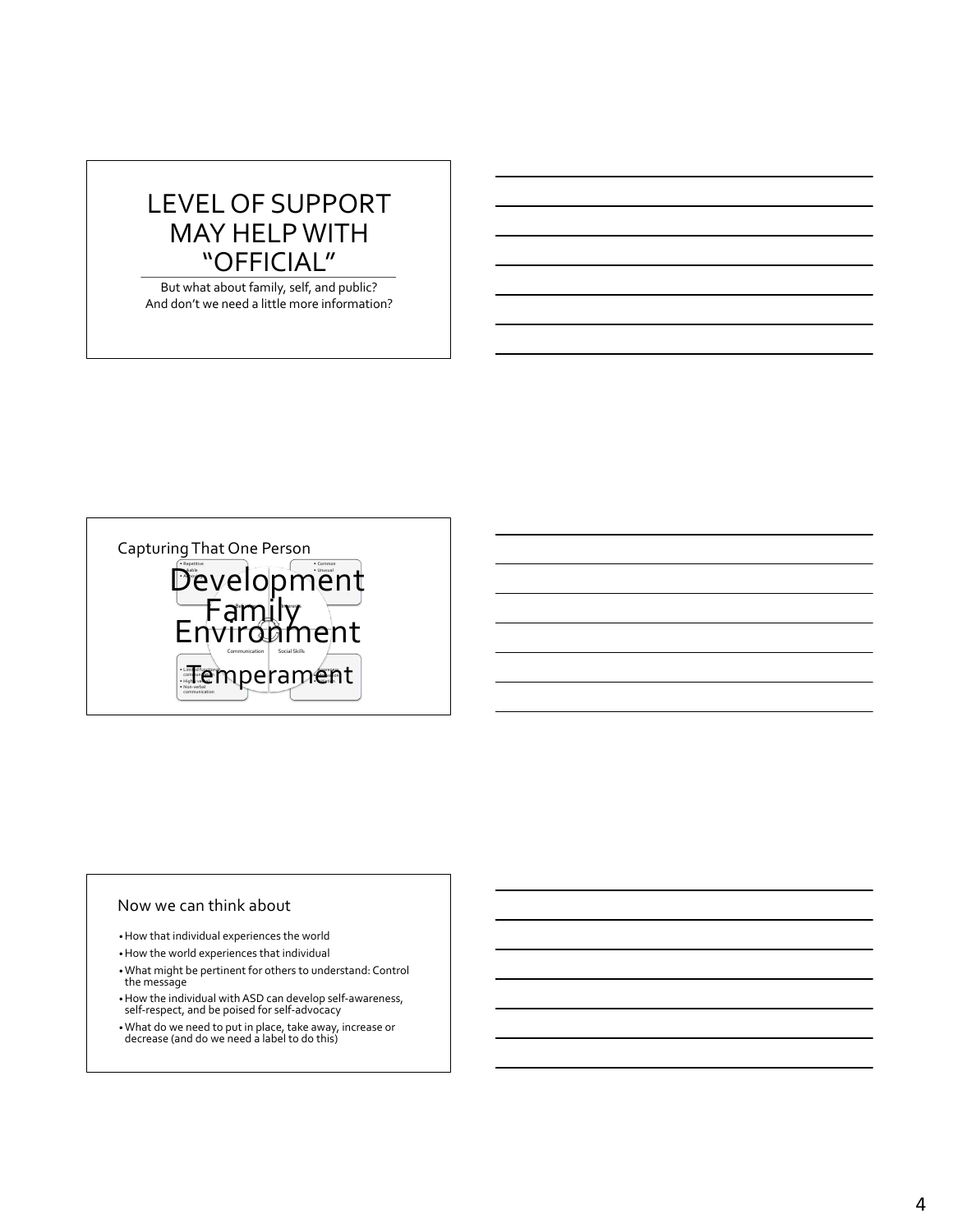#### Comprehensive Assessment

- Cognitive
- Achievement
- Adaptive behavior
- Social Communication • RRBs
- 
- Speech and Language • Occupational Therapy
- Broad Based rating scales (emotions, behavior, development)
- Interview • Observations
- Should take into account all of
- capturing that individual PLUS yield "official" diagnosis

# BUT, REMEMBER

### Boiling it down

- Individuals with ASD *can* process information but
- They tend to focus on 1 piece of information at a time and have trouble integrating • They tend to need more time to make sense of everything all together
- Mixed messages, subtle cues, and very complex situations make it much harder
- **We see this in people with ASDs brains, behavior, and everyday functioning**
- We don't always see this in…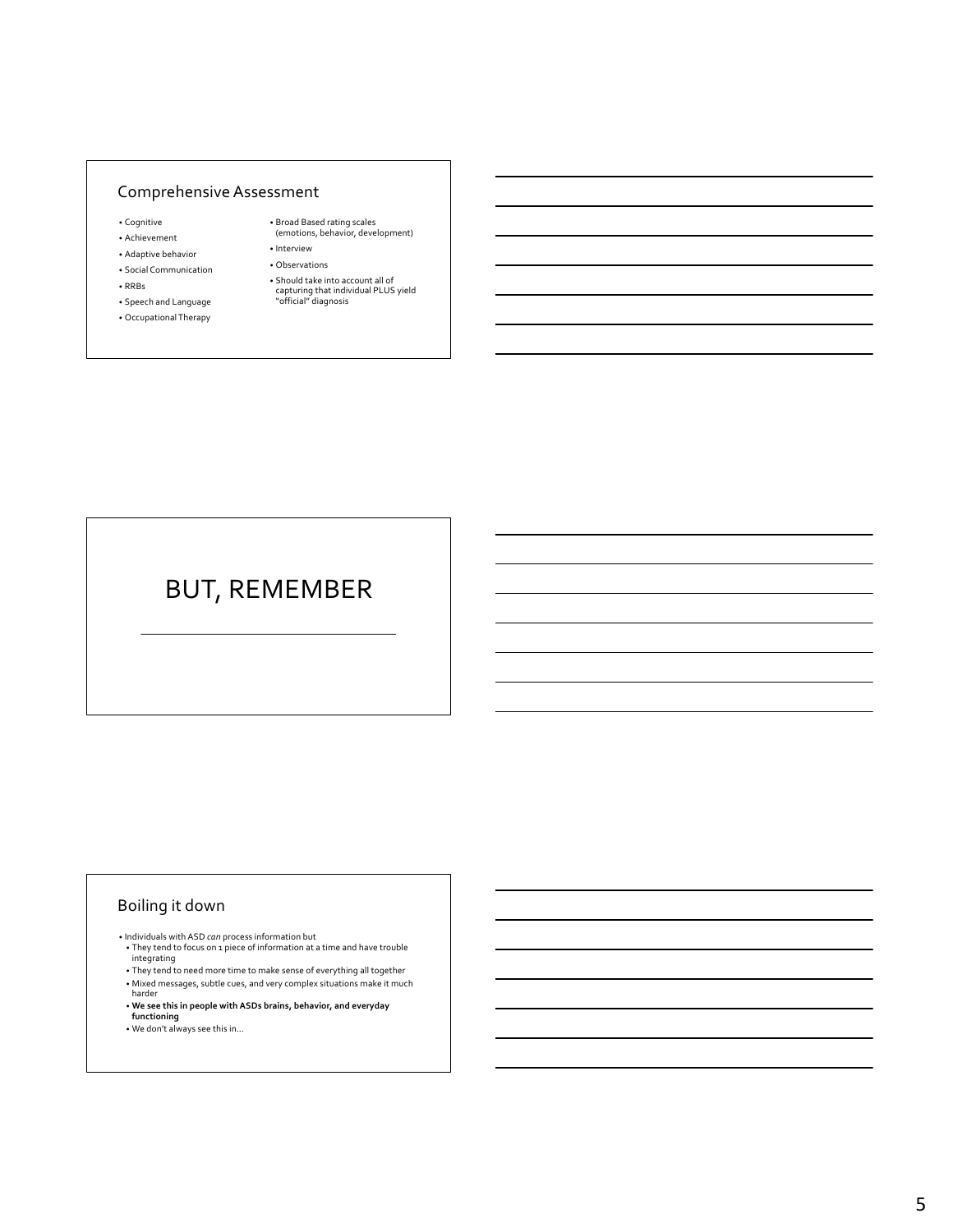## Where It Doesn't Always Show Up

- **Standardized tests in a 1:1 test situation**
- Routine, predictable situations
- Calm situations
- Situations where the messages are consistent
- Times when the individual is very focused on doing or not doing

### Think

- •Were there supports in place?
- •Do demands exceed capacities?
- •Are symptoms being masked?
- •Are symptoms being misunderstood?

# OPENING DOORS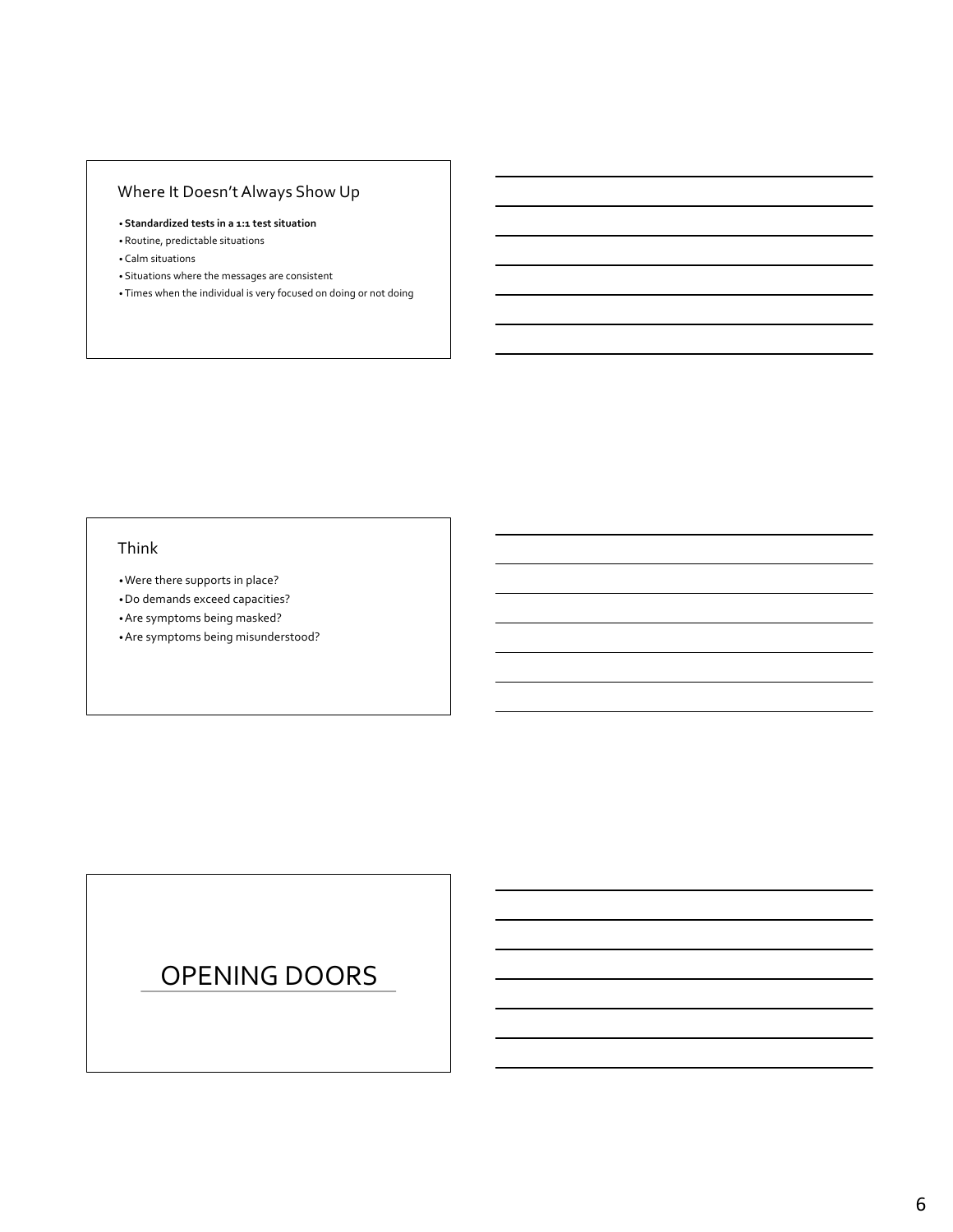# OR SLAMMING DOORS?

### Effects of Disclosure

- Increased opportunities
- Access to supports, funding
- Protections through the law
- Assistance with jobs
- Understanding, kindness from others
- Understanding, insight, self-awareness, possible avoidance of mental health disorders

#### Effects of Disclosure

• Stigma

- Discrimination
- Fewer opportunities
- Life under a microscope
- Mixed Findings (Huws and Jones 2008; Mogenson and Mason 2015)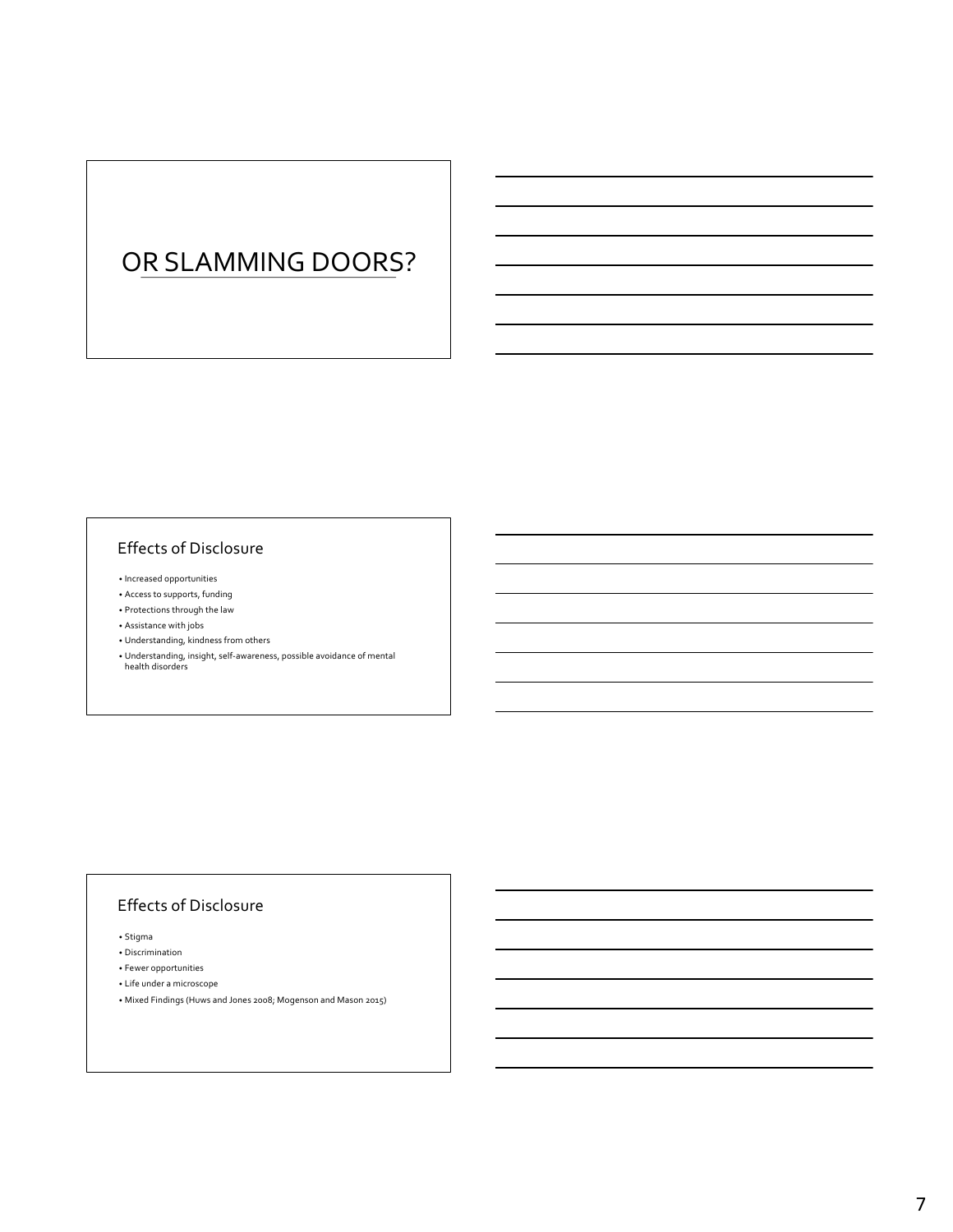### Talking *About* the Individual

- The Parent on the Playground It's her diagnosis
- Person-First language vs. Disability-First language #actuallyautistic #describingautismTwitter handles

# CONTROLLING THE MESSAGE

### The label is yours to use (or not)

- •To manage your own anxieties or discomfort
- •To manage expectations
- •To let others know they may need to adapt
- •To elicit kindness or understanding
- •To decrease negative judgements (and, often, as a result parental anxiety)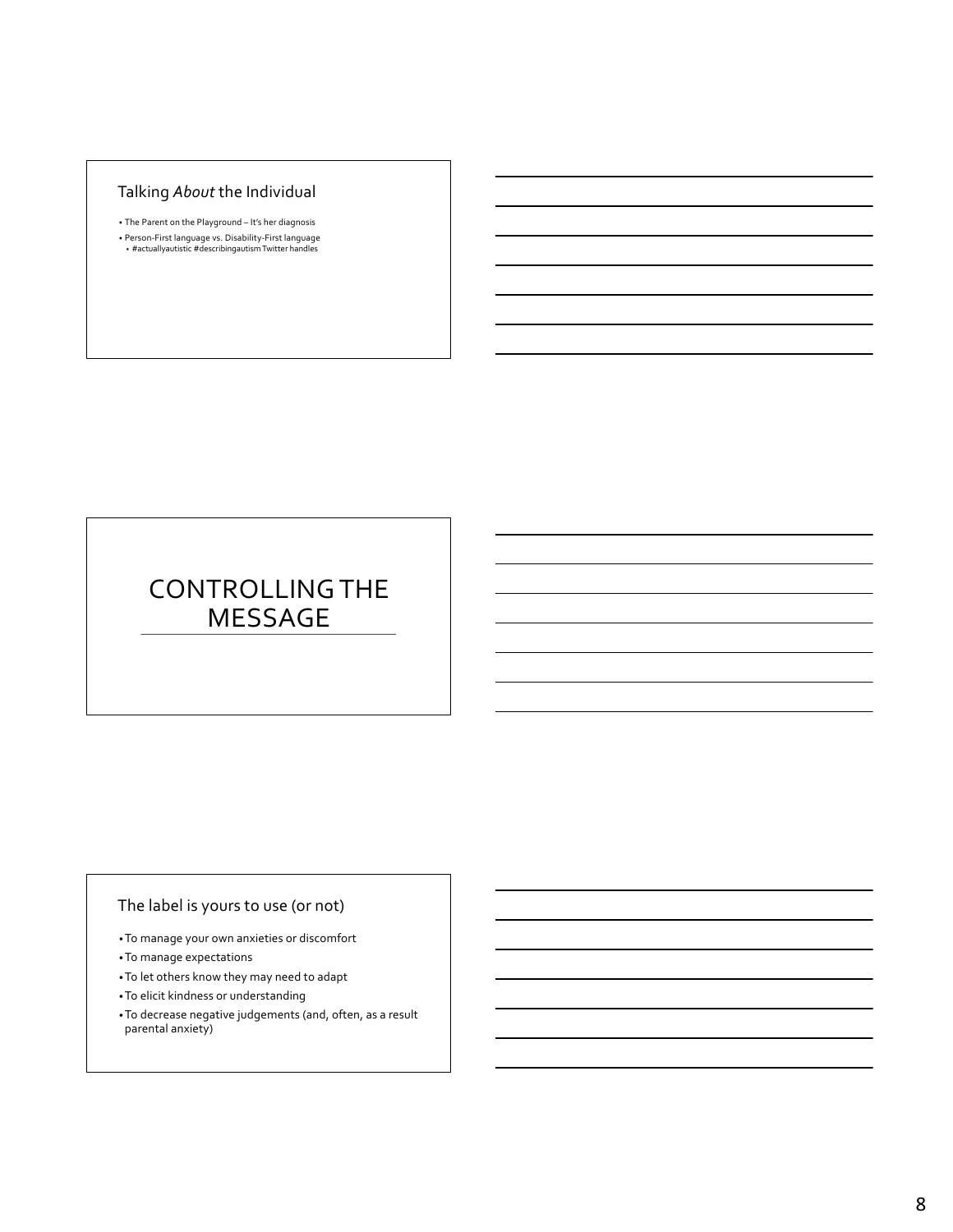#### Disclosure Cards

- Austin et al., 2016
- Participants were presented with different scenarios imagine you are at a playground and you see…
- Disclosure Cards
- 'My loved one has autism. Autism is a neurological condition that can cause children to be overwhelmed in different environments. Those affected by autism have trouble with social interactions and communication, often leading to misunderstood behaviors. Please be patient with us and our loved one as we try to help him adapt to everyday life as you know it. Thank you.''

#### Disclosure Cards

- Group who did not receive disclosure cards rated the mother as having a greater deficit in parenting skills and had a more negative reaction overall
- Supports previous research on the efficacy of disclosure (Chambres et al. 2008)
- Provides preliminary support for the use of disclosure cards to reduce negative perceptions from community parents of a child with autism and the caregiver of a child with ASD

### Go Beyond The Label

- •And explain that individual
- •Use qualifiers like "sometimes," "maybe"
- •Use forgiving and empowering language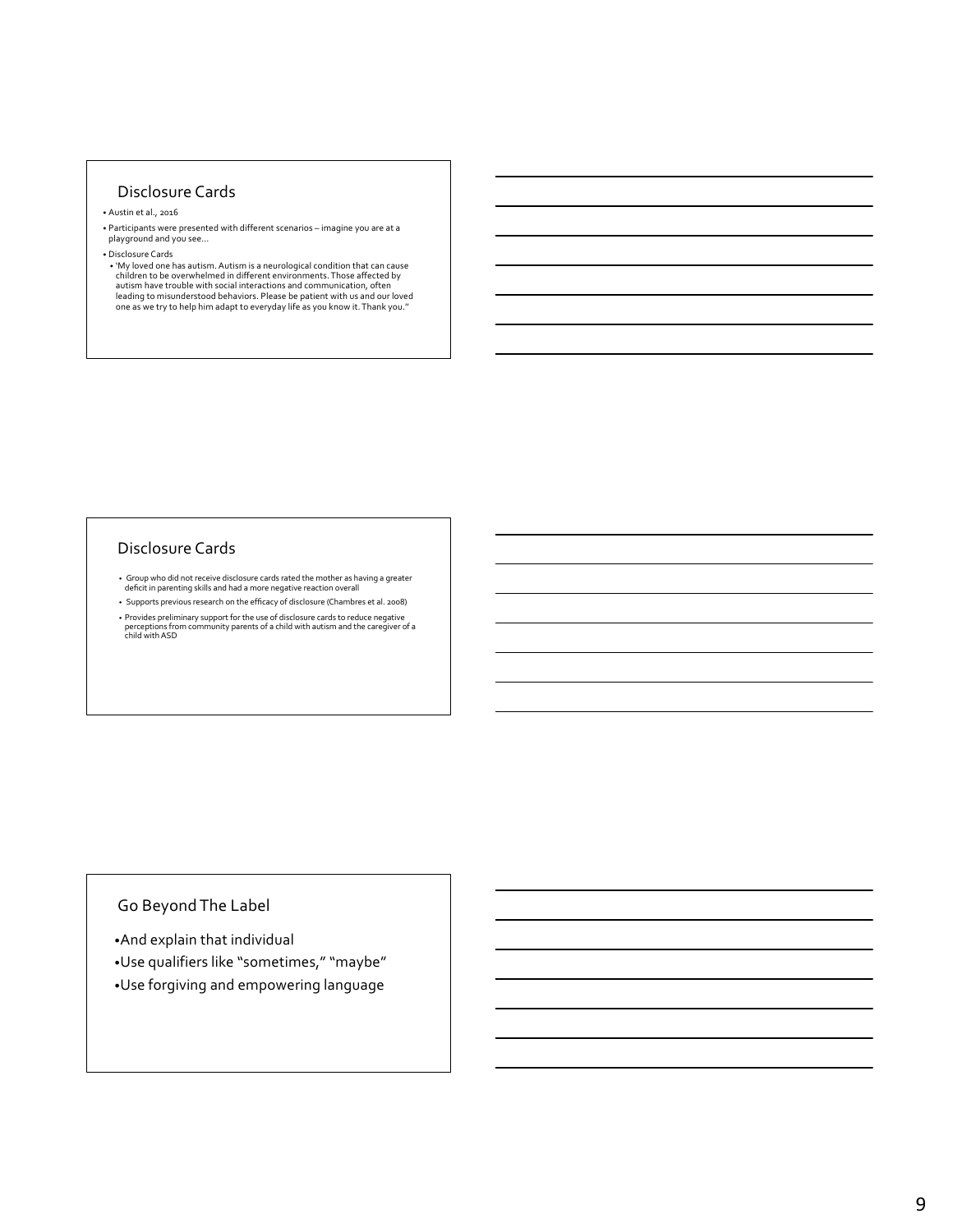# Empowering Phrases

- •"has trouble with"
- •"gets confused"
- •"has big feelings"
- •"feels uncomfortable"
- •"a little time"
- •"working on"
- •"needs a little help with"

### If Cards Feel Too "Official"

• Use your words!

• "Just a heads up – we're working with Charlie on sticking with the family for activities. As we've told you before, he gets pretty overwhelmed with a lot of activity and that can lead to meltdowns pretty quickly. We let

€ "Charlie has been having trouble leaving the playground lately. We've been<br>working with him on moving from one activity to the next. You might hear some<br>yelling and melting down. My plan is to give him a little space a my car. It usually ends pretty quickly, but it helps when people aren't talking to<br>him. I know people want to help and they try calming him down, but that<br>normally has the opposite effect! So, if we leave without hugs and

#### Grandparents

• Autism Speaks toolkit

- https://www.autismspeaks.org/family-services/community-connections/celebrating-grandparents
- How to Form an Emotional Connection podcast for family members of children
- with social delays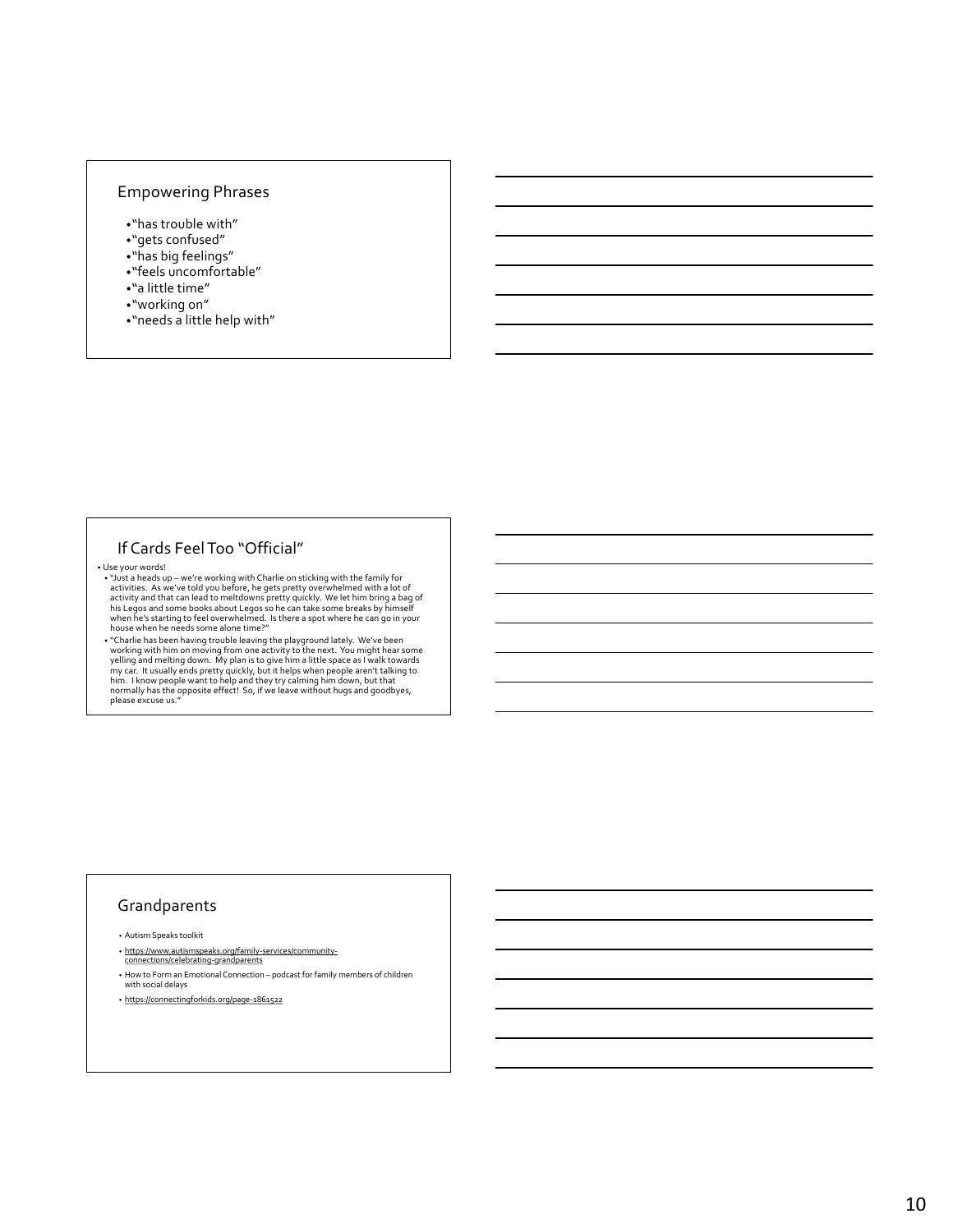# DOES THE PERSON "KNOW?"

### Talking *to* the Individual

- Focus on capturing the individual and less on the label
- Remember to use words like "sometimes" and "maybe"
- Check in about agreement or disagreement
- Present a balanced account
- Highlight tools
- Matter-of-Fact and calm

# STRUCTURING THE SELF-TALK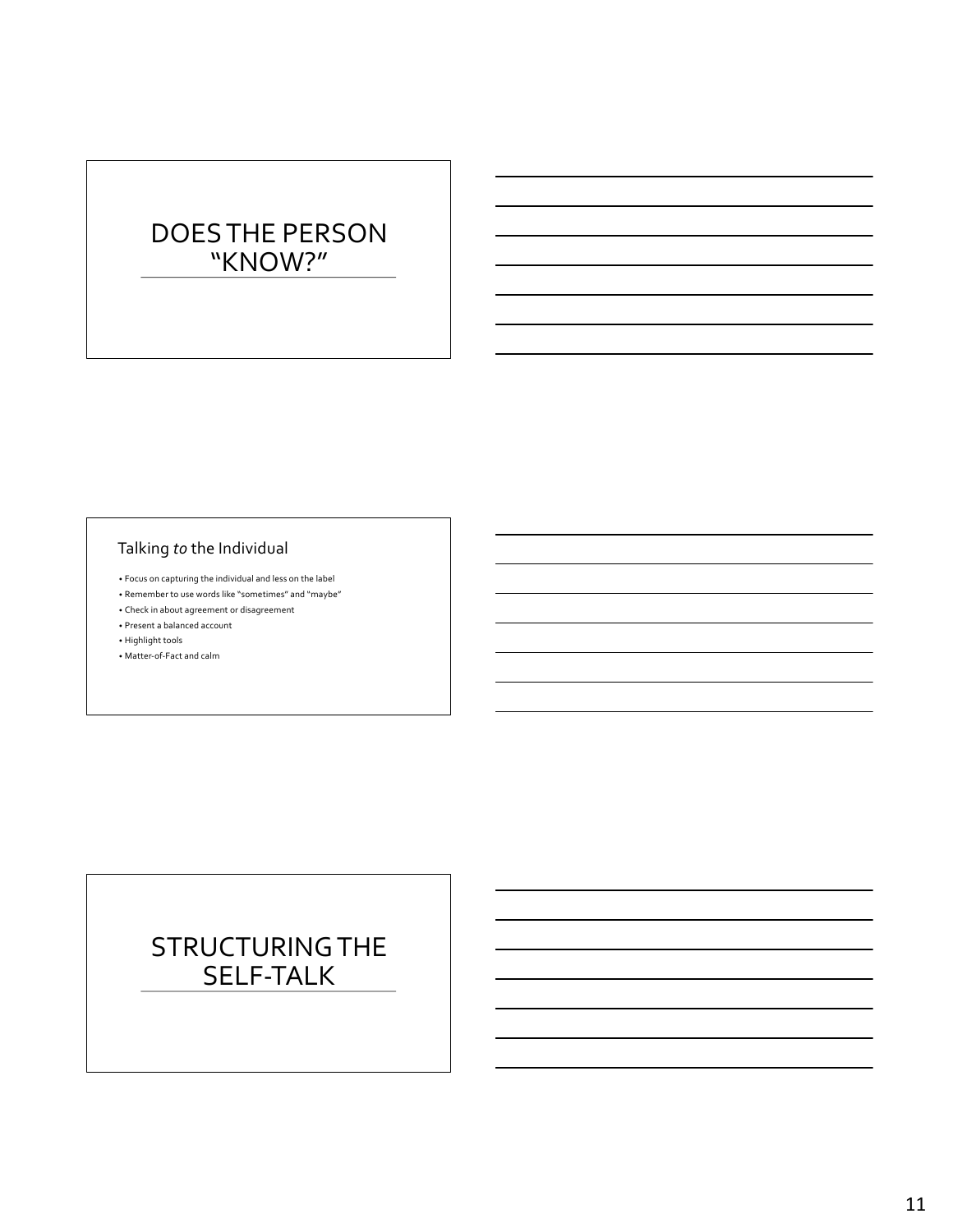# **ELI'S GUIDE TO STAYING CALM AND MOVING ON**

### What's it like to have Asperger's for Me

• It's also called Autism

- It's not a problem, it makes me special
- I am really creative and think differently like Albert Einstein and Thomas
- Edison and Steve Jobs • I like to think about solving problems and how to make the world a better
- r …..<br>place
- Sometimes I have pretty intense feelings
- Sometimes I am pretty positive about things, sometimes I am pretty negative about things

# Some things scare me

• ALICE drills

• Dying

- Being alone in the dark
- Mythological creatures
- The Mind Mist (Beyond Stranger Things)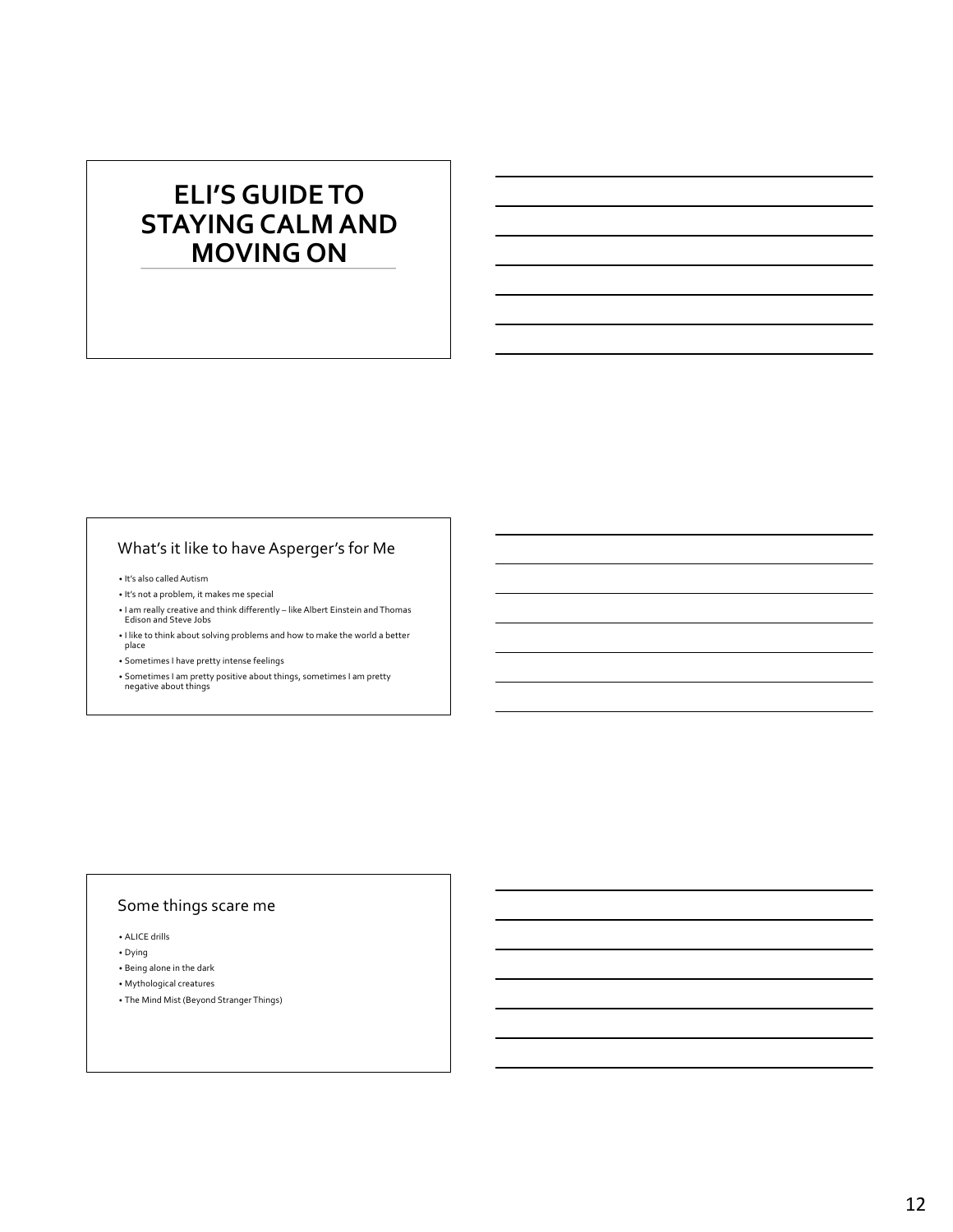### Some things excite me

- Special holidays, time spent with family
- Playing with Legos
- Playing with Plants vs. Zombies • Rollercoasters
- Sledding

### Some things that frustrate me

• Not having enough time to get stuff done • If I ask a question and no one replies to me (mostly happens in class or in person conversations)

#### Some things stress me out

#### • Being rushed

- Having to repeat something in conversations
- Having to do a lot of stuff I don't want to do
- Writing if I have a hand cramp
- Math
- Being with new friends because I have to get to know them
- Loud noises when I'm trying to focus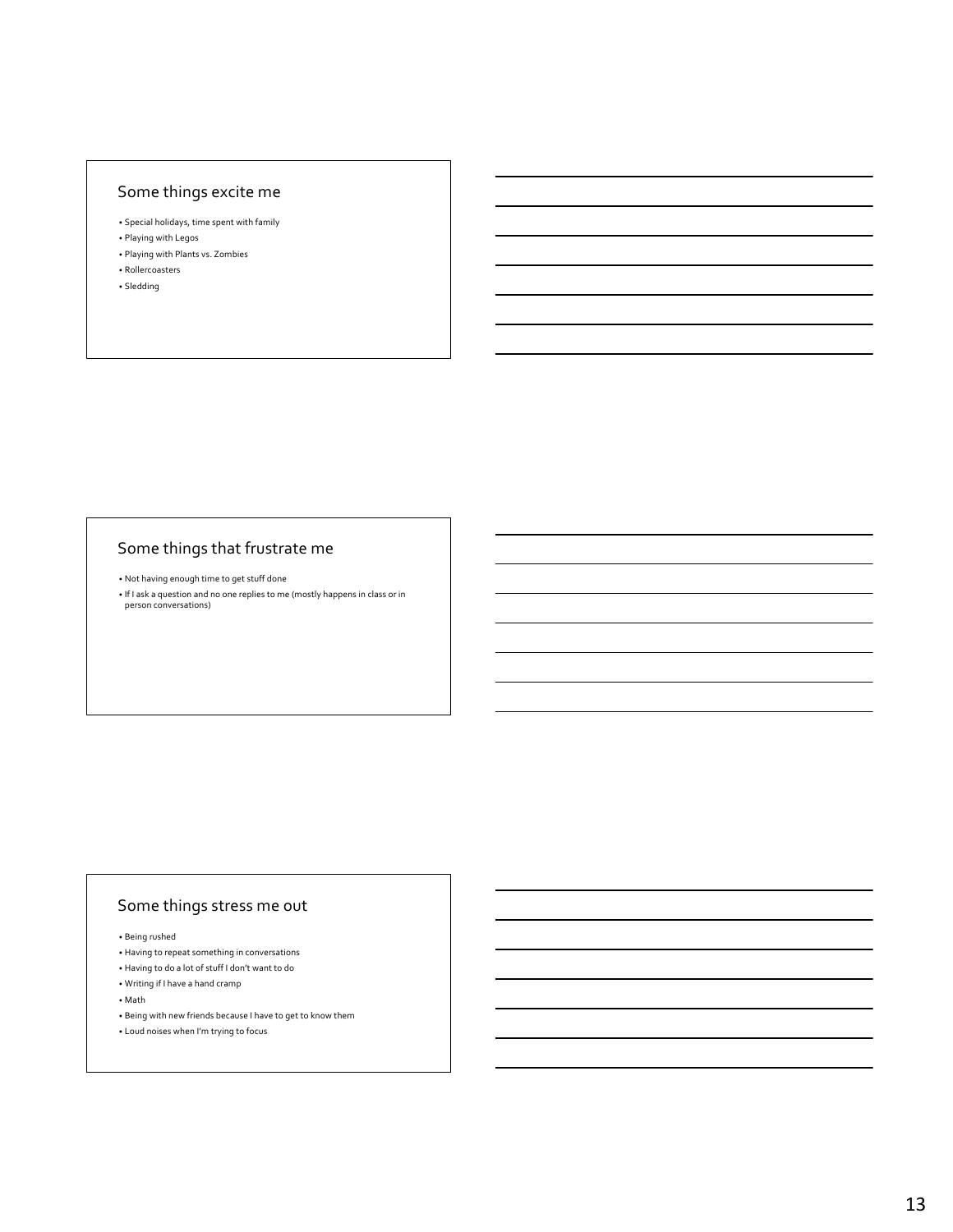#### What Helps?

- Growth mindset
- Fidgets
- Clicking on a new thought
- Taking a pause or a break from what is bothering me
- Shaking my hands
- Hug myself it helps me get ahold of myself
- Moving around, walk in circles
- Doing something fun





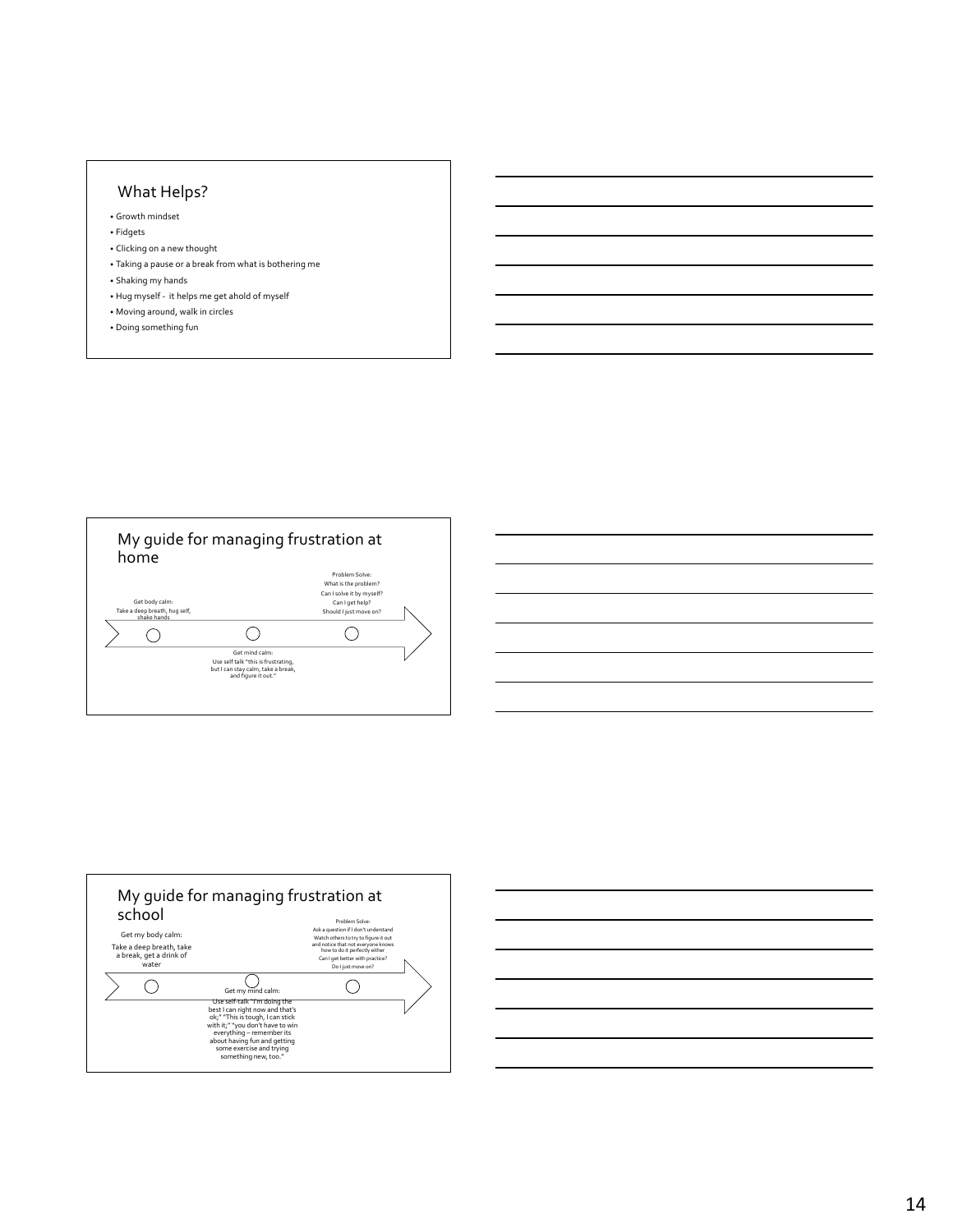# TALKING TO THE CLASS

## A Social Story in Reverse

•Explain to others necessary information •Communicate what they might expect and why •Provide directions for how they can behave, respond

• Indicate how the person with ASD will respond in turn

# **A LITTLE BIT ABOUT JACK**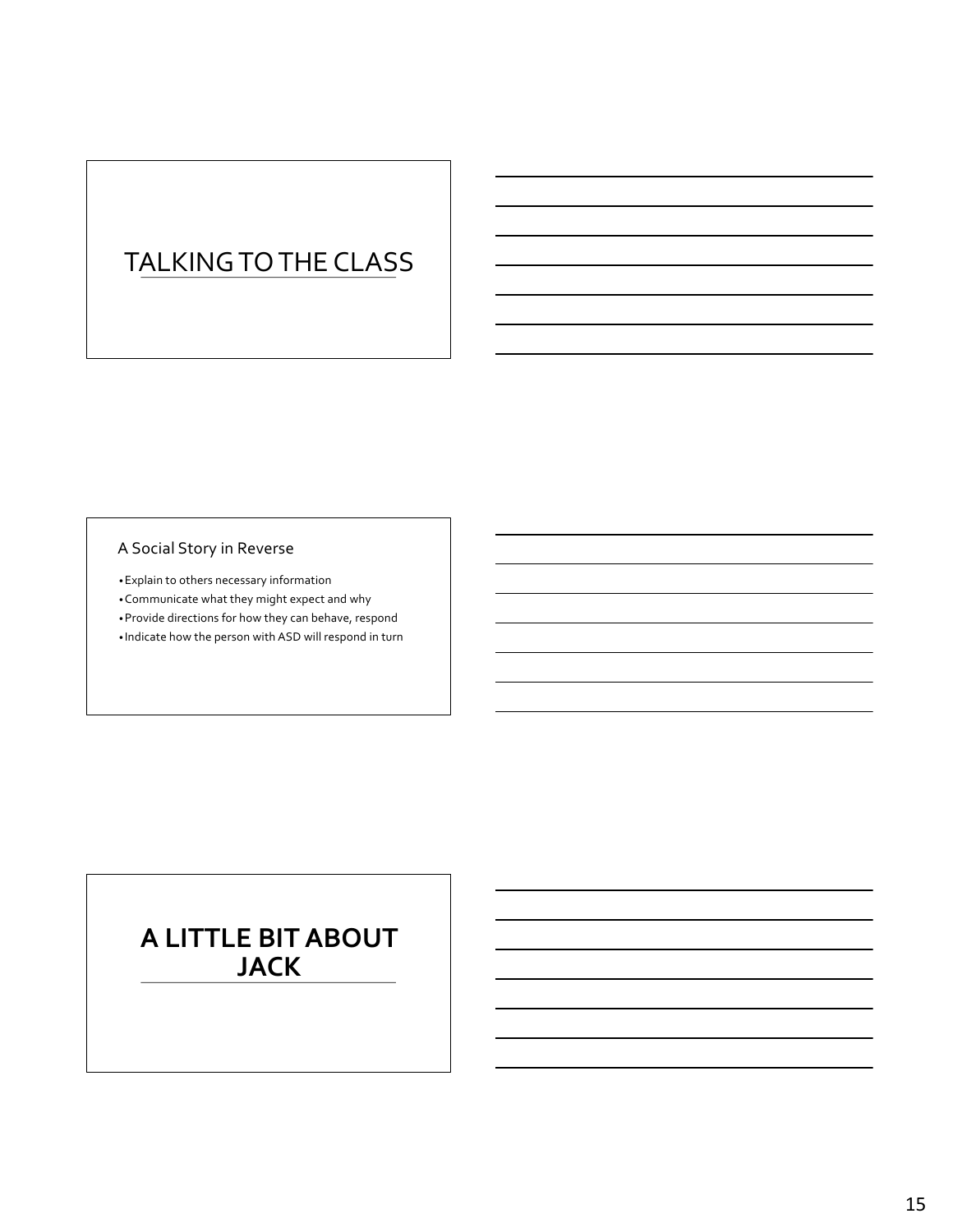#### A little bit about me

- I LOVE history, especially the Civil War
- I really like Social Studies and since I spend a lot of time reading about history and watching movies about events from history, I know a lot of interesting facts about what we're learning
- I love to share what I've learned with other people, because I get so excited about cool facts
- Sometimes I forget that other people want to answer questions and that the teacher wants to share certain information with the class
- Sometimes I like to keep talking about the Civil War, even at recess or lunch and I forget that other people have interests and cool stuff they want to talk about, too

#### How You Can Help

- Teachers can remind me that we have to move on by saying "We have to stick to the lesson plan today."
- I like it better when people are honest and say what they mean. It's easier for me than when I have to guess what I should do.
- Classmates can also be honest with me  $-i$  f you don't want to talk about (or hear about) the Civil War, you can say, "let's change topics." That will remind me that I've become too focused on one topic and need to let o

#### Time Alone

- Even though I try my best to stay calm in school, sometimes I do get very frustrated.
- When I am getting frustrated, even the tiniest things can build up to be really hard for me to deal with.
- I'm getting pretty good at learning to ask for a break. When teachers let me leave the classroom to get a drink or take a walk in the hallway, it helps me get some of my frustration out and to calm down.
- If I ignore you or walk away from you, please don't think I'm being rude. It may be that I'm just working hard to keep myself calm and I can't concentrate on being friendly at the moment.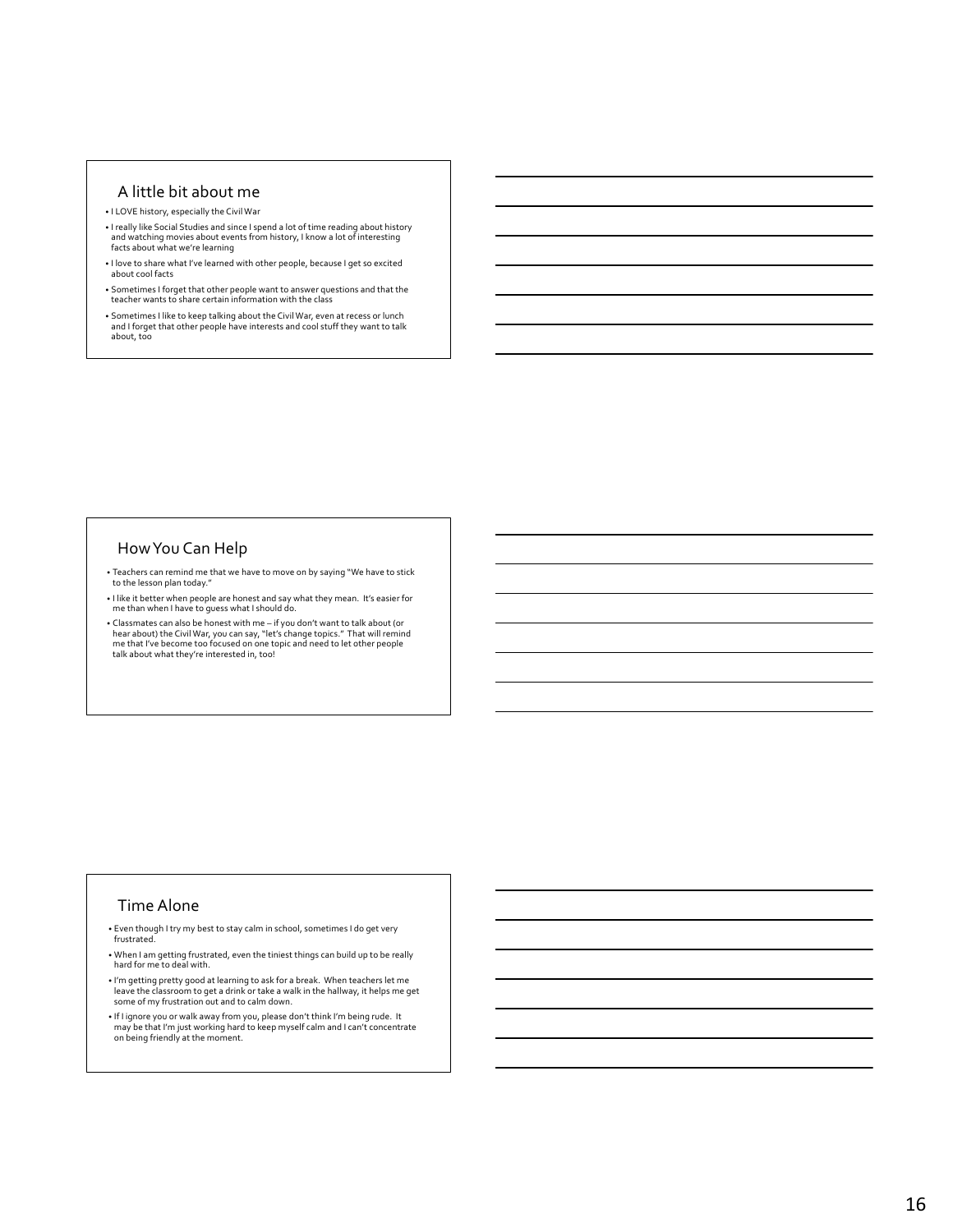## Or, If You're More Tech Savvy

• Make a video!

• My Autism – by George • George Jolley, You Tube

# DISCLOSURE FOR PROTECTIONS AND SUPPORT

### In the School and Community

•Educational Services

•Protection relating to discipline for behavior

- •Discrimination laws
- •With law enforcement
- •Disclosure cards
- •Calling police to share information